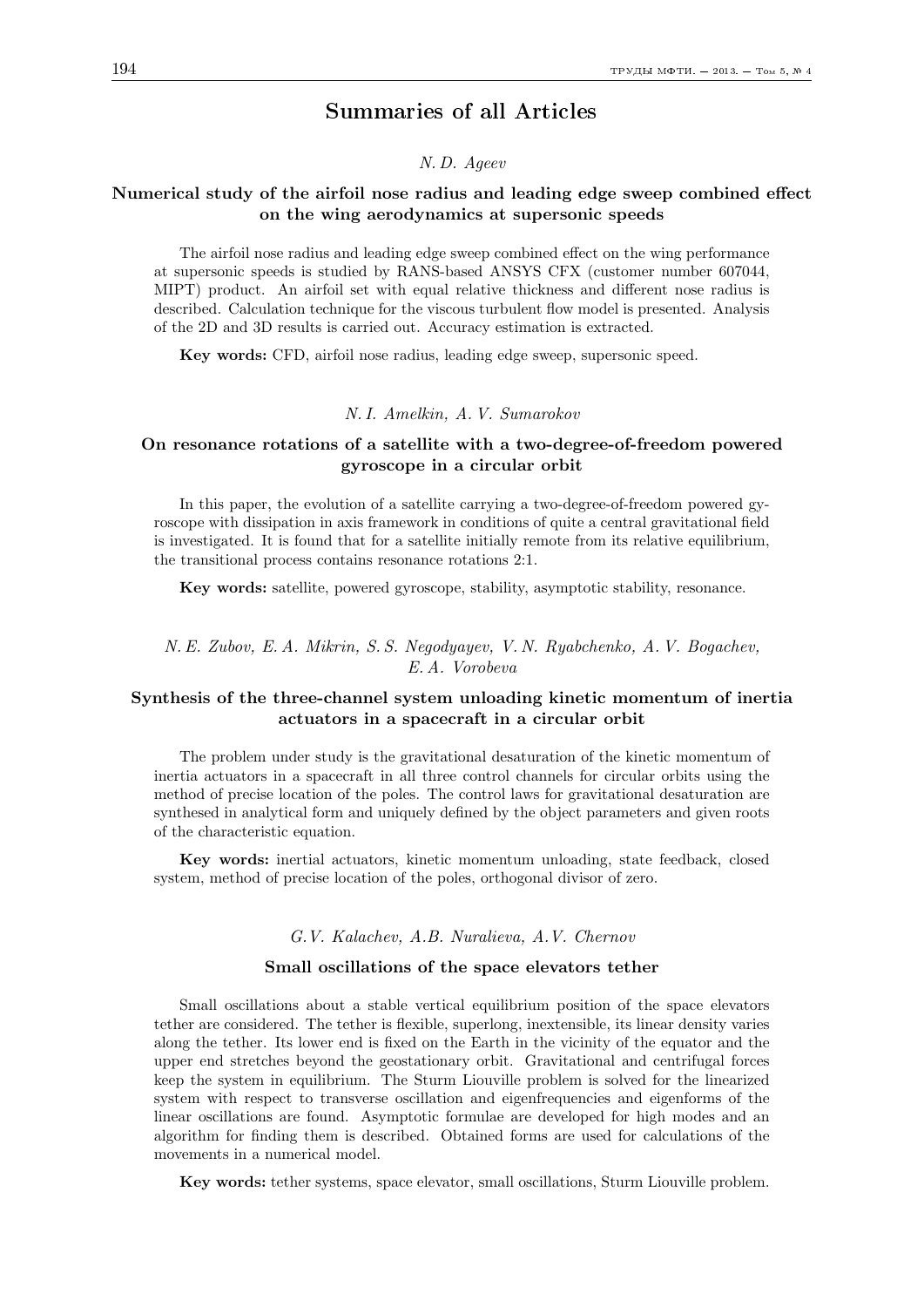A.A. Fomichev, P.V. Larionov, E.A. Polukeev, T.N. Vakhitov, A.B. Kolchev, K.Yu. Schastlivets, V.B. Uspensky

## Laser integrated inertial-satellite navigating system with the enhanced availability of satellite data

The results of the integrated inertial-satellite navigating system with the enhanced availability of satellite measuring design are presented. The system characteristics, description of the informational modes, software architecture are obtained. Filtering and correction problems of the nonuniform receipt of various configurations data are considered, structurally algorithmic solutions of these problems are offered. The results of mobile trials, software flight approbation and the results of seminatural flight trials are described.

Key words: laser gyro, integrated inertial-satellite navigating system, availability of satellite information, subintegrated mode.

### A. D. Agaltsov

#### Characterisation and inversion theorems for the generalized Radon transform

In this paper, the generalized Radon transform over level hypersurfaces of  $CES$ -functions of measures supported in positive orthant  $\mathbb{R}^n_+$  is studied. A characterisation of the generalized Radon transform of nonnegative measures is found. The explicit inversion formula for the generalized Radon transform of absolutely continuous measures is derived.

Key words: generalized Radon transform, theorem of characterisation, inversion formula, effect of substitution of production factors at the microlevel

#### M. Yu. Andreyev, N. P. Pilnik, I. N. Kalinin, I. G. Pospelov

#### Intertemporal equilibrium economy model of the Republic of Kazakhstan

In this paper, the general economic equilibrium model of the Republic of Kazakhstan is described. The model includes 8 macroagents. Optimization problems are formulated for 4 agents (household, producer, bank, owner). The behavior of other agents is determined by a scenario. The model is calibrated by quarter data from 2005 to 2010 and simulates trajectories of variables which characterize the situation in real and financial sectors of the economy.

Key words: general economic equilibrium, mathematical simulation, rational expectations, bank system, economic crisis.

### M.A. Burnusuzyan

## Analysis of the impact of the main macroeconomic indicators on exchange rate in the Republic of Armenia

The purpose of this paper is to examine the influence of the main macroeconomic indicators on the exchange rate of the Republic of Armenia (RA). The theoretical and methodological basis of the study includes the working papers of Armenian, Russian and foreign economists related to macroeconomics, statistics and econometric instruments. In this work, we quantitively estimate the impact of the main factors on the exchange rate of RA. It is shown that transfers are of great significance for the process of exchange rate determination.

Key words: exchange rate, national currency, transfers, gross domestic product (GDP), import, export, foreign direct investments, money supply, foreign exchange market intervention, inflation.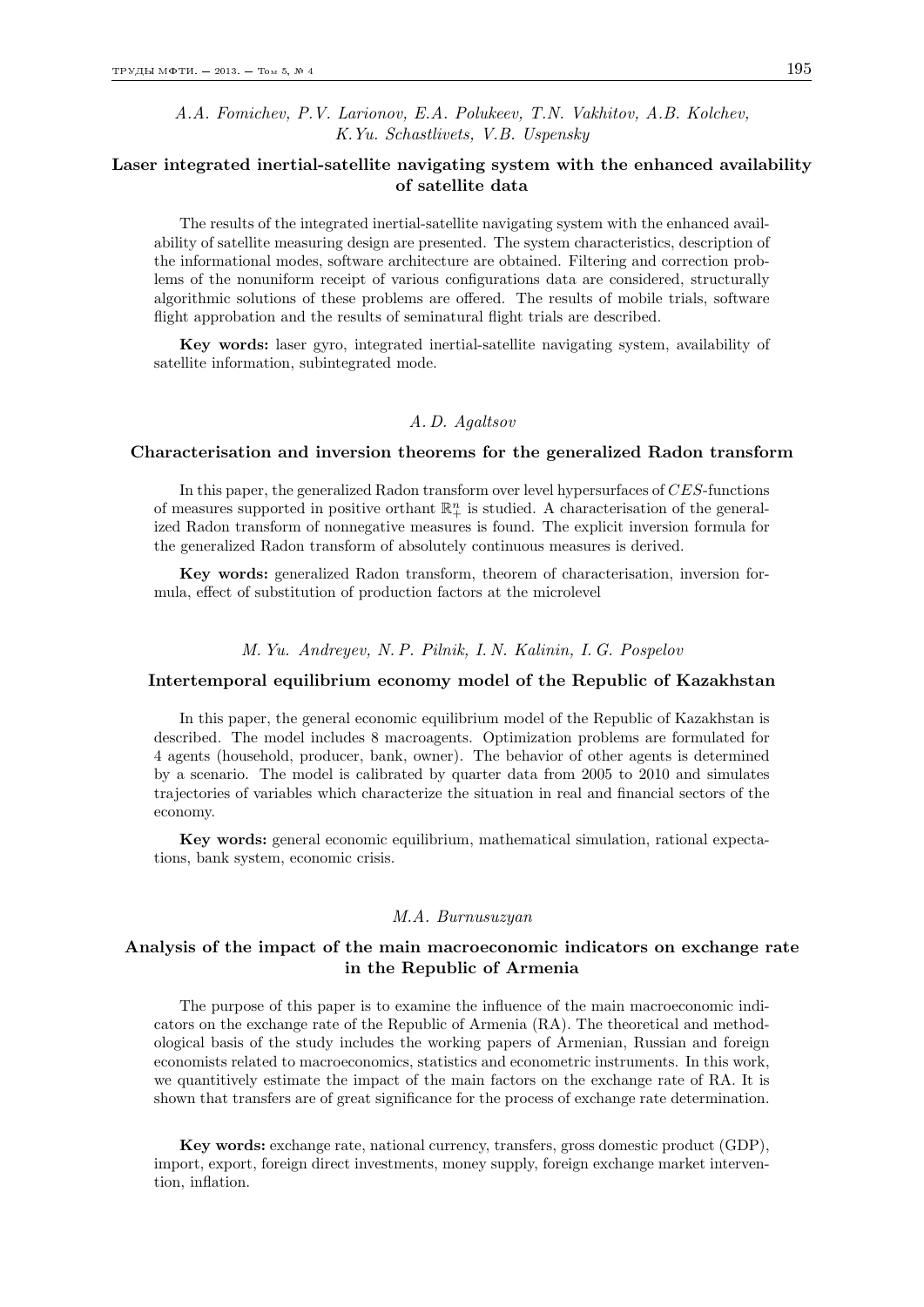## E. G. Molchanov

#### Rhomboidal tiling's modifications in the recourse distribution problem

We study the combinatorial properties of plane cuts associated with the moment's problem arising in the evaluation of substitutability of domestic and foreign factors on the microlevel.

Key words: rhombical tilings, flips, generalized Hauthakker-Johansen model.

## A. V. Vasiliev

## Java enterprise design pattern for adaptive object models that provides scalability of such type systems

In some areas such as telecommunication, medicine, education, there are a lot of changes in the data structure and system requirements. Therefore, companies try to implement adaptive data structures for costs reduction to build such systems. Initial spending for development is high, but all other changes are very cheap. In practice, instead, a code that works with adaptive models is not automatically testable, the system is not scalable because it works with relational databases directly. The paper suggests an approach to the design of such type systems, which allows us to make the tests easier and change data the access level without any difficulties when the data volume is grown.

Key words: Java, adaptive object model, scalable systems, automatic testing, enterprise design patters.

#### K. K. Gluharev, A. M. Valuev, I. N. Kalinin, N. M. Ulyukov

#### On modeling of traffic flows on the major city transport network

The comprehensive model development problem for traffic flow on a city network is studied. The discrete traffic safety distance flow model is created and its properties are studied, viz. queue dynamics and stable modes. Flow properties in closed loops are considered. Road intersections are decomposed into primitive elements (uniform lane segments and join nodes) and the discrete flow model is applied, with the initial and boundary conditions constructed and model parameters determined. The major city transport network notion is introduced. Topological types of this network are studied as well as routing for certain topological types. The computational model for traffic simulation network is presented as well as some simulation results and qualitative conclusions.

Key words: traffic flows, microscopic traffic model, queue dynamics, arterial network, network topology, traffic network routing, traffic simulation, computational model.

### K. O. Zheleznov, M. V. Khlebnikov

#### Applying invariant ellipsoids' technique to a linear tracking problem

This paper is devoted to a linear tracking problem and its solution based on an invariant ellipsoid technique. It is required to track the input signal ( discussed below) and system control to make the system output as close to the input signal as possible. The method efficiency is demonstrated on an example of a two-mass system.

Key words: linear control systems, tracking problem, linear matrix inequality, invariant ellipsoid, bounding ellipsoid.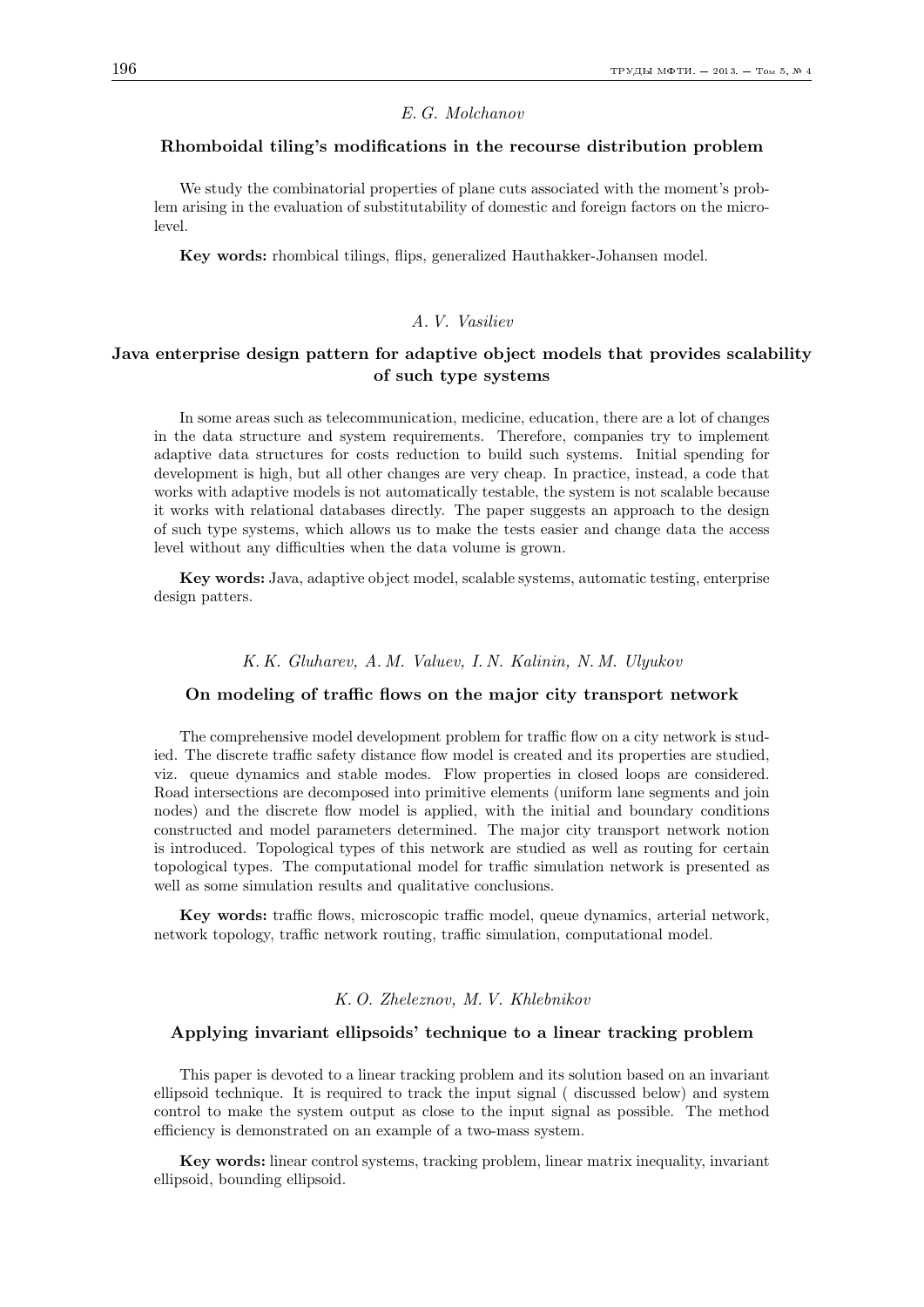#### E.V. Burnaev, P.V. Prikhodko

### Methodology of building surrogate models for inhomogenous functions

We propose a general methodology for building surrogate models. The application of proposed methodology is given on an example of building surrogate models for constraints in the problem of optimizing the aircraft fuselage skin weight. Results obtained show the effectiveness of the proposed methodology.

Key words: surrogate modeling, regression, approximation, optimization, mixture of experts.

### J. I. Skalko, M. A. Mendel

## Application of generalized functions tools for construction of an approximate solution of the radiation transfer equation

The application of generalized function tools to constructing an approximate solution of the radiation transfer equation is considered. A number of approaches using an approximate solution of the Cauchy problem or boundary problem for mathematics physics equations, which use the generalized solution concept, are known. In the approach presented below we replace the original problem by the equivalent generalized function problem. Then we find an approximate solution to piecewise polynomial generalized functions.

Key words: approximate solution of radiation transfer equation, generalized functions.

### I. A. Garagash, A. V. Dubovskaya

## Application of a geomechanical model of the Caspian Region crust estimating oil and gas content

Numerical simulation based on a three-dimensional model of the Caspian Region crust including the main geomechanical parameters is carried out. The main factors which have an effect on the stress-stain state of earth crust such as the unbalanced weight of rock mass, horizontal and vertical tectonic movement, density variation and variable heating are also taken into account. As a result, new information on stress and strain invariants and temperature distributions is obtained. It is established that parameters including the temperature gradient, bulk strain and energy saturation in the earth crust correlate with known hydrocarbon clusters in the area studied.

Key words: geomechanical model, stress-strain state, decompression zones, energy saturation, numerical simulation.

### N. A. Markitantova, A. P. Chernyaev

### Filtration with a power law in the case of asymmetrical wellsite

The model of stationary incompressible fluid filtration under the power law for the horizontal nonsymmetrical well is considered. The map onto a hodograph plane is used. Expressions for a stream function are obtained.

Key words: stationary filtration, nonlinear filtration, power law, incompressible liquid, nonsymmetrical well.